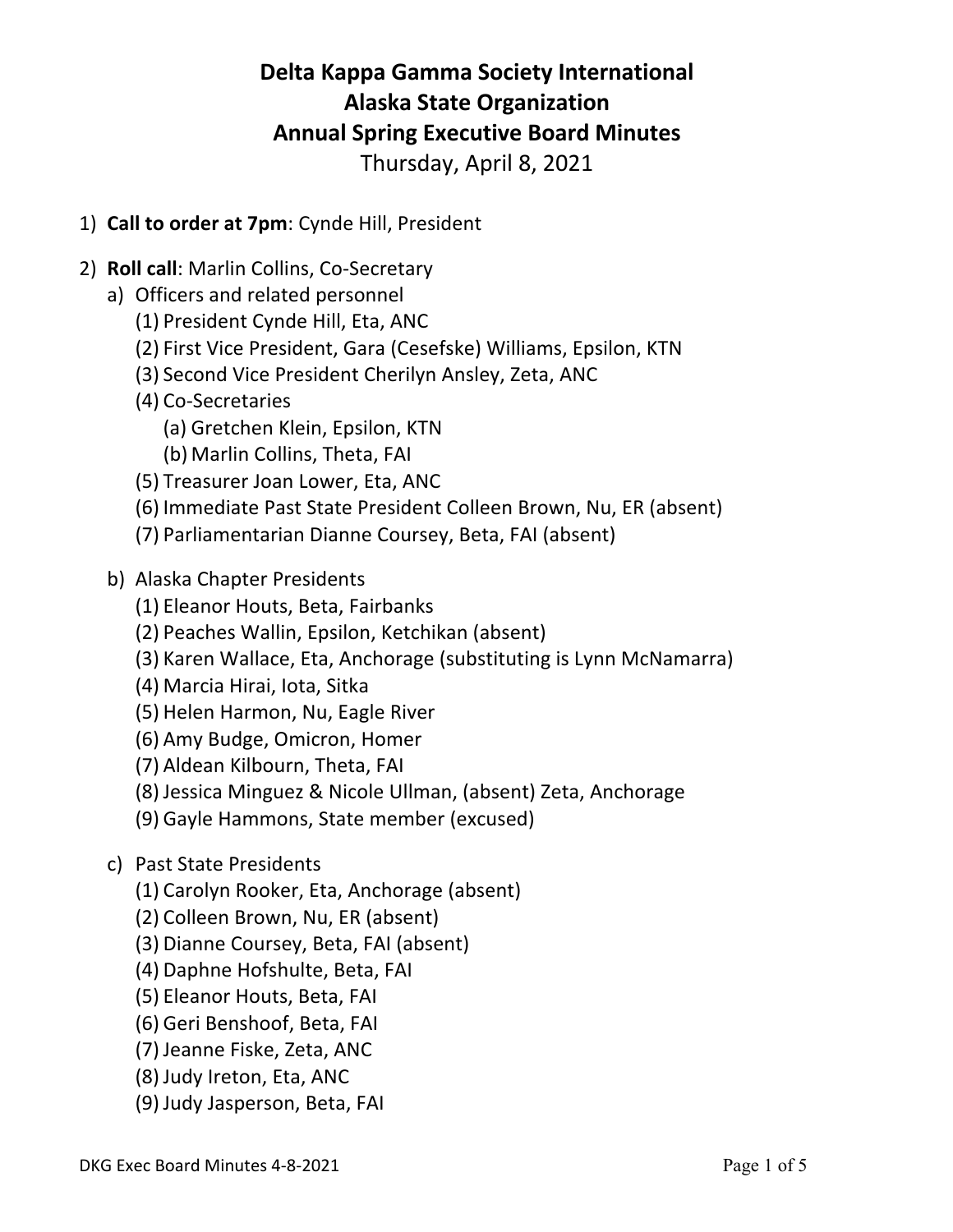## **Delta Kappa Gamma Society International Alaska State Organization Annual Spring Executive Board Minutes**

Thursday, April 8, 2021

- (10) Kati Rogness, Zeta, ANC.
- (11) Mary Ann, Curtis, Eta, ANC (absent)
- (12) Gayle Hammons, State Member, SIT (excused)

#### d) Committee Chairs

- (1) Communication, Gara (Cesefske) Williams, Epsilon, KTN
- (2) Educational Excellence, Gayle Hammons, State Member, SIT, (excused)
- (3) Expansion and Membership, Amy Budge, Omicron, Homer
- (4) Finance, Cherilyn Ansley, Zeta, ANC
- (5) Leadership Development, Judy Ireton, Eta, ANC
- (6) Nominations, Geri Benshoof, Beta, FAI
- (7) Rules, Barbara Sell, Eta, ANC
- (8) Scholarship, Tanya O'Brien, Theta, FAI
- 3) **Rules of Order**: Geri Benshoof (for Judy Jasperson)
	- a) Quorum for Executive Board is a majority of the voting members. Geri looked over participant list to determine quorum
		- 20 entitled to vote 17 present. Quorum met.
	- b) When addressing the President, please state your name, chapter and town or city. State your name, chapter and town or city when making motions. Motions from a committee need no second.

#### 4) **Minutes of Executive Board**: Marlin Collins

a) Meeting Minutes from Oct. 22, 2020 Spring Executive Board were reviewed by committee and posted on the State website for members' viewing.

#### 5) **Additions or Approval of the Agenda**

- a) Cherilyn Ansley, Zeta, ANC moved to accept agenda, seconded by Jessica Minguez, Zeta, ANC. Motion passed.
- 6) **Treasurer's Report**: Joan Lower –on the State website and sent to Executive Board. If you have further questions on the budget, please talk with Joan Lower or Cynde Hill.
	- a) April, May and June are the months the Chapter Treasurer's receive from member their 2021-2022 dues. All Chapter Treasurers send dues to Joan Lower by June 30, 2021.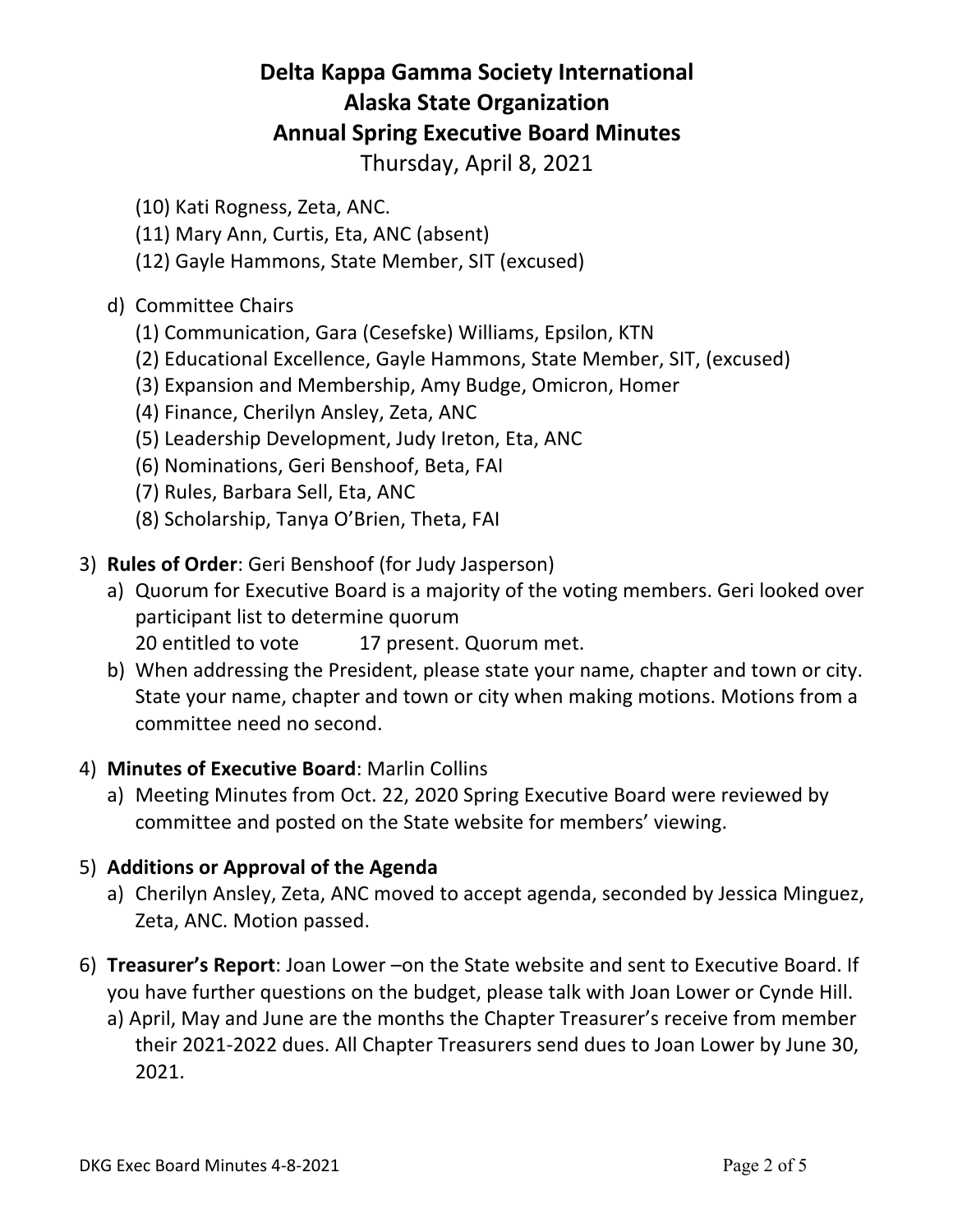### **Delta Kappa Gamma Society International Alaska State Organization Annual Spring Executive Board Minutes** Thursday, April 8, 2021

- b) Those inducted in April, May, June only pay the \$10 induction fee along with their membership dues for the next year, July 2021-2022.
- c) State Organization name: Legally our State name has not been changed with the State of Alaska. The form called *Articles of Amendments* needs to be filled out by either the State President, Vice President, or Secretary for the legal name change. DKG Alaska Bylaws (April 25, 2020) Article I Name, Section A. The name of this state organization shall be The Delta Kappa Gamma Society International, Alaska State Organization, hereafter known as DKG Alaska.

Barb Sell mentioned that we should wait until International Convention.

- d) Our Treasurer, Joan Lower needs to take the 2020 revised Alaska State ByLaws to our Bank in order to show our new name.
- e) When writing checks for dues, make them out to **DKG Alaska**.
- 7) **State Committee Reports** Reports were summarized and will be posted on the website
	- a) Communication: Gara Williams (no report) Epsilon, KTN
		- (1) The Nuggets: Jennifer Kueter and Jeri Pickerel, Zeta are retiring this year (no report)
		- (2) Webmaster: Maryanne Allan, Beta, FAI

Website is for all our members so if anyone has something they want on the website let Maryanne know.

This Fall Maryanne tried to comply with International about our website where each member of Alaska State Organization has a form on file asking Yes or No in putting their name/photo on the site with their signature. Maryanne has not received all members forms with signature and can send each Chapter President members of their chapter she has received.

- (3) Historian: Judy Ireton, Eta, ANC
- b) Educational Excellence: Gayle Hammons, State member Cynde Hill read Gayle's report
- c) Expansion and Membership: Amy Budge, Omicron, Homer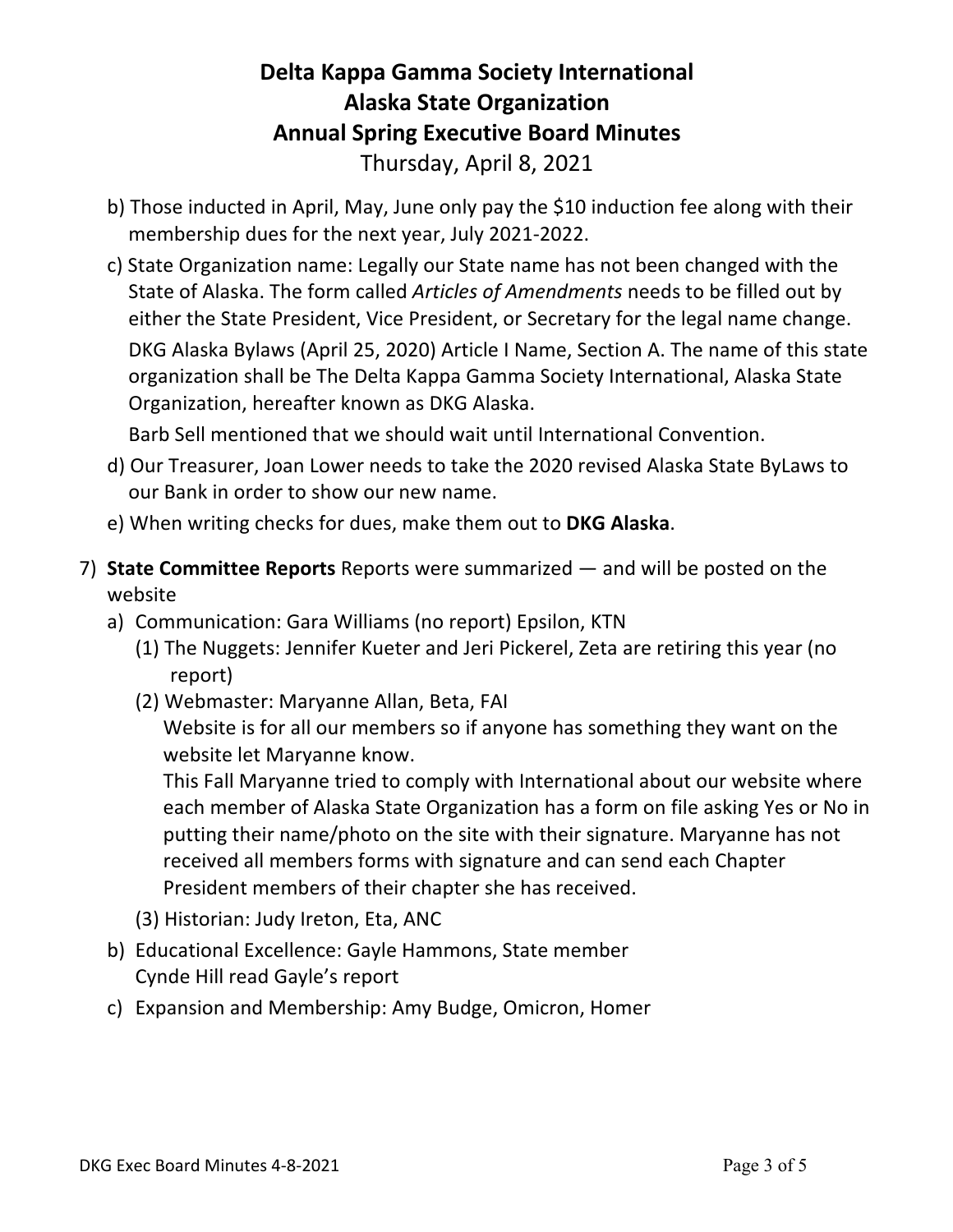## **Delta Kappa Gamma Society International Alaska State Organization Annual Spring Executive Board Minutes**

Thursday, April 8, 2021

- d) Finance: Cherilyn Ansley, Zeta, ANC Motion from Cherilyn Ansley, Zeta, ANC: The Finance Committee puts forth a motion to approve the budget as presented. Motion passed. Will be posted to the website.
- e) Leadership Development: Judy Ireton, Eta, ANC
- f) Nominations: Geri Benshoff, Beta, FAI Slate of Officers for the next biennium July 1, 2021-June 30, 2023 Gara Williams, Epsilon, President Amy Budge, Omicron, 1<sup>st</sup> Vice President Jessica Minguez, Zeta, 2<sup>nd</sup> Vice President Gretchen Klein, Epsilon Recording **Secretary**

All of the above have agreed to continue in the second biennium July 1, 2023-June 30, 2025

- g) Rules: Barb Sell, Eta, ANC
- h) Scholarship: Tanya O'Brien, Theta, FAI
- 8) **Chapter Reports** Chapter report with highlights orally by Chapter Presidents—reports will be on the website.
	- a) Eleanor Houts, Beta, FAI
	- b) Peaches Wallin, Epsilon, KTN (by Gara Williams)
	- c) Karen Wallace, Eta, ANC (by Lynn McNamarra)
	- d) Marcia Hirai, Iota, Sitka
	- e) Helen Harmon, Nu, Eagle River
	- f) Amy Budge, Omicron, Homer
	- g) Aldean Kilbourn, Theta, FAI
	- h) Jessica Minguez & Nicole Ullman, Zeta, ANC
	- i) Gayle Hammons, State member (no report)

#### 9) **Unfinished Business**

- a) Ad Hoc Committee State Foundation report: Daphne Hofshulte Due to time restraint she will give her report at our State Convention, April 17, 2021
- b) Literacy Project Committee report: Lynn McNamara, Eta, ANC
	- (1) \$550 for the Lemong'o Project